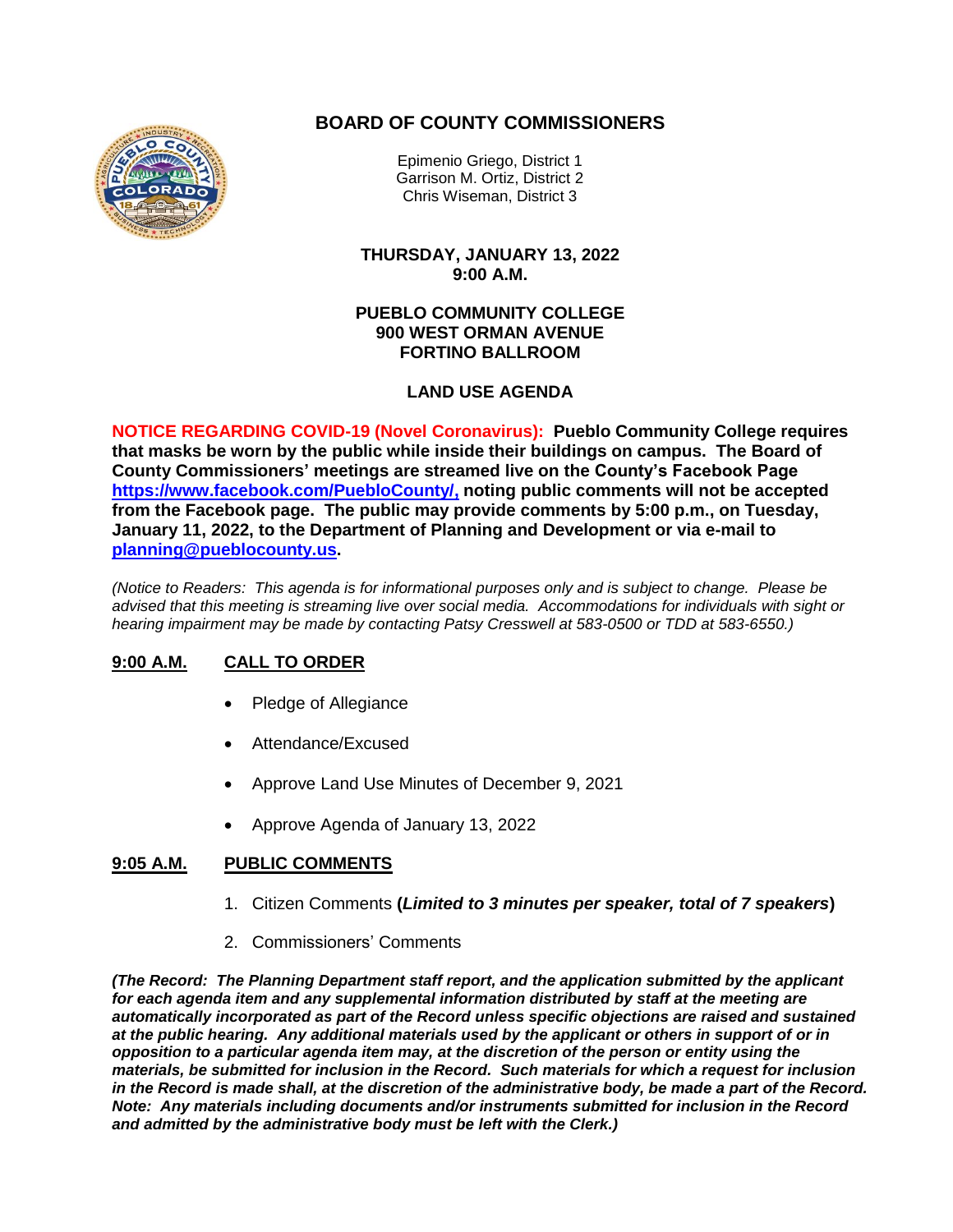# **9:15 A.M. BOARD OF COUNTY COMMISSIONERS' CONSENT ITEMS**

*The Consent Agenda contains items for which staff is recommending approval and as of the publication of the agenda, there was no known opposition and the applicant(s) are in agreement with staff's recommended conditions of approval. Staff will present the Consent Agenda in a summary format. If any member of the Board of County Commissioners or a member of the audience wants to remove an item from the Consent Agenda to facilitate an individual, full public hearing regarding that item, they must request the item be removed from the Consent Agenda following the summary presentation of the Consent items. The item will be removed from the Consent Agenda and placed on the Regular Agenda at a position being at the sole discretion of the Board. Upon completion of the summary of the Consent Agenda items and the removal of any items requested for individual, full public hearing, the Board will take action regarding the remaining items on the Consent Agenda in the form of a single vote.*



1. [EASEMENT VACATION](http://www.co.pueblo.co.us/cgi-bin/webformbroker.wsc/cases3.p?caseNum=EV%202021-001) NO. 2021-001 - Doug Proal, Proal Homes, Inc. (Owner/Applicant) (IF REMOVED, **PUBLIC HEARING**) Cardinal Points Surveying, Inc., c/o Randy Reeves (Representative) Lots 2, 3, 4, and 5, Block 1, Casa Del Mar Subdivision along South Jibbsam Way

The applicant requests to vacate the East 5 feet of a platted 20-foot utility easement located in Lots 2 through 5, Block 1, Casa Del Mar Subdivision in order to create a more buildable area within the lots, noting most of the utility easement on Lot 2 was vacated with a previous application. The properties carry an R-5, Multiple-Residential and Office Zone District designation and are located on the west side of South Jibbsam Way, north of its intersection with West Glenrose Drive in the community of Pueblo West. *(1 minute)*

**\*(Continued by the Board at its November 4, 2021 and December 9, 2021 hearings. Applicant requests the easement vacation be continued by the Board to its February 10, 2022 public hearing.)**

| 2. ROAD/ALLEY VACATION NO. 2021-003 - | Sun Mountain Solar 1, LLC, c/o Heather Haneline                                                                                                                                                                    |
|---------------------------------------|--------------------------------------------------------------------------------------------------------------------------------------------------------------------------------------------------------------------|
| (IF REMOVED, PUBLIC HEARING)          | (Applicant)                                                                                                                                                                                                        |
| ■<br>数据<br>画数据                        | Robert C. Barr (Owner) and Robert C. Barr and<br>Barbara S. Barr (Additional Owners)<br>Lamp Rynearson, c/o Laine Landau (Representative)<br>A portion of Sheep Springs County Road and "Old"<br><b>Craig Road</b> |

The Applicant, with the landowners' concurrence, is requesting a road/alley vacation to vacate a portion of Sheep Springs County Road and "Old" Craig Road located south of Doyle Road. Sheep Springs County Road was platted as a 60-foot public right-of-way in County Road Book 3, recorded in 1891. The roadway was developed but it is not currently maintained by Pueblo County. It is fenced off at the limits of the Barr properties and does not have established access to Doyle Road. "Old" Craig Road is not developed or maintained. It was also platted in County Road Book 3, recorded in 1891, but the width of the roadway was not indicated. Both rights-of-way are located south of Doyle Road, approximately 5.5 miles northwest of its intersection with 36th Lane. *(1 minute)*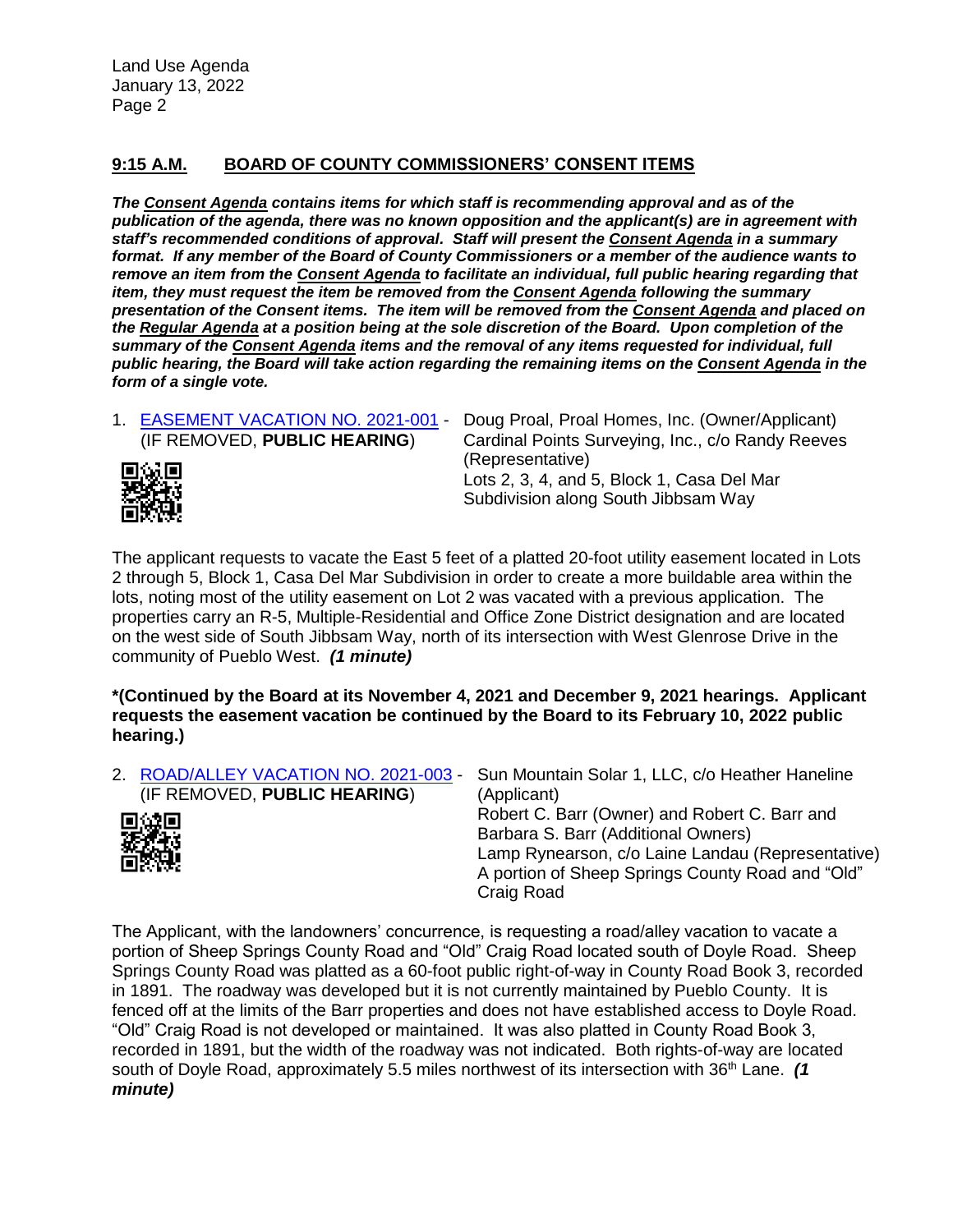#### 3. **RESCISSION OF** [MAP AMENDMENT](http://www.co.pueblo.co.us/cgi-bin/webformbroker.wsc/cases3.p?caseNum=MA%202006-005) -  [NO. 2006-005](http://www.co.pueblo.co.us/cgi-bin/webformbroker.wsc/cases3.p?caseNum=MA%202006-005) (IF REMOVED, **PUBLIC HEARING**)



Frances M. Baity (Original Owner) Stephen Baity (Original Applicant) Baity Family Trust (Current Owner) c/o Stephen J. Baity (Trustee) Mangini & Associates, Inc. c/o Rocky Mangini (Representative) 28390 Everett Road

The current owner is requesting **RESCISSION** of a map amendment originally approved on July 25, 2006 pursuant to Resolution No. P&D 06-89. The map amendment rezoned the property subject to BaiSol Farm Subdivision Preliminary Plan No. 2006-011 and Final Plat No. 2006-011 from an A-3, Agricultural (minimum 1 acre) Zone District to an A-4, Agricultural (minimum ½ acre) Zone District to accommodate the proposed 0.8 acre lot sizes of the proposed twenty (20) lots. Due to the proposed rescission of the subdivision approval, the map amendment is no longer pertinent to the property. Upon rescission, the property would revert back to the A-3 Zone District. The property is located on the south side of Everett Road between Lanes 28 and 29 in the St. Charles Mesa area. *(1 minute)*

4. **RESCISSION OF** BAISOL FARM SUBDIVISION - PRELIMINARY [PLAN NO. 2006-011](http://www.co.pueblo.co.us/cgi-bin/webformbroker.wsc/cases3.p?caseNum=PRELIM%202006-011) (IF REMOVED, **PUBLIC HEARING**)

Frances M. Baity (Original Owner) Stephen Baity (Original Applicant) Baity Family Trust (Current Owner) c/o Stephen J. Baity (Trustee) Mangini & Associates, Inc. c/o Rocky Mangini (Representative) 28390 Everett Road

回転返回

The current owner is requesting **RESCISSION** of BaiSol Farm Subdivision Preliminary Plan No. 2006-011. The preliminary plan was originally approved on July 25, 2006 pursuant to Resolution No. P&D 06-90 and was intended to accommodate the subdivision of 18.28 acres into twenty (20) lots (containing approximately 0.8 acre each) and road right-of-way dedications to Pueblo County consisting of a 10-foot road right-of-way for Everett Road and a 50-foot public road (proposed BaiSol Drive and Baity Lane) with 10-foot public utility easements adjacent to the proposed public road. The property is located on the south side of Everett Road between Lanes 28 and 29 in the St. Charles Mesa area. *(1 minute)*

5. **RESCISSION OF** BAISOL FARM SUBDIVISION - [FINAL PLAT NO. 2006-011](http://www.co.pueblo.co.us/cgi-bin/webformbroker.wsc/cases3.p?caseNum=FINAL%202020-001) (IF REMOVED, **PUBLIC HEARING**) Baity Family Trust (Current Owner)



Frances M. Baity (Original Owner) Stephen Baity (Original Applicant) c/o Stephen J. Baity (Trustee) Mangini & Associates, Inc. c/o Rocky Mangini (Representative) 28390 Everett Road

The current owner is requesting **RESCISSION** of BaiSol Farm Subdivision Final Plat No. 2006-011 (unrecorded). The final plat was originally approved on October 24, 2006 pursuant to Resolution No. P&D 06-134 and was intended to accommodate the subdivision of 18.28 acres into twenty (20) lots (containing approximately 0.8 acre each) and road right-of-way dedications to Pueblo County consisting of a 10-foot road right-of-way for Everett Road and a 50-foot public road (proposed BaiSol Drive and Baity Lane) with 10-foot public utility easements adjacent to the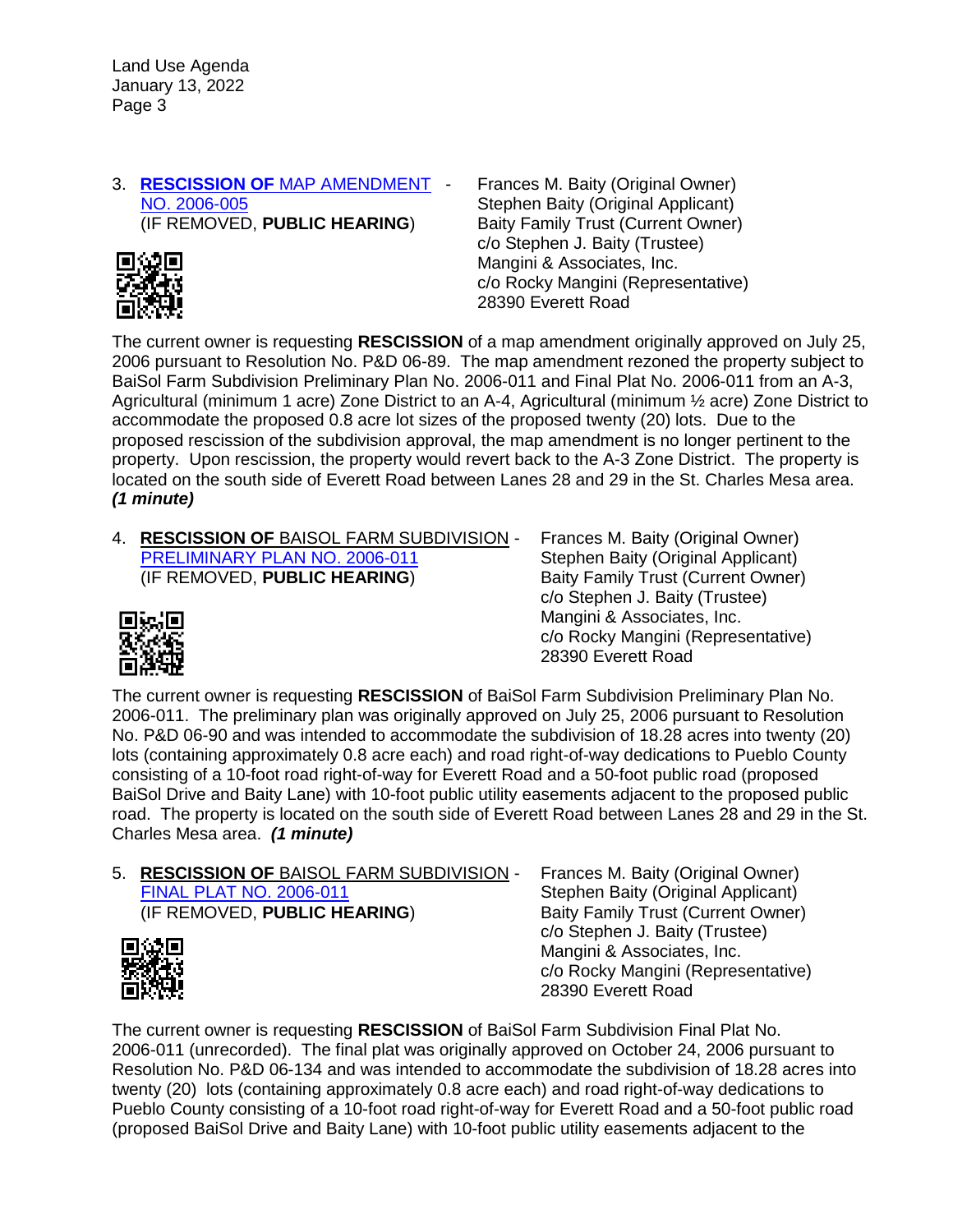proposed public road. The property is located on the south side of Everett Road between Lanes 28 and 29 in the St. Charles Mesa area. *(1 minute)*

6. [PLANNED UNIT DEVELOPMENT -](http://www.co.pueblo.co.us/cgi-bin/webformbroker.wsc/cases3.p?caseNum=PUD%202021-001) [NO. 2021-001](http://www.co.pueblo.co.us/cgi-bin/webformbroker.wsc/cases3.p?caseNum=PUD%202021-001) **WAIVER REQUESTS** (IF REMOVED, **PUBLIC MEETING**)

Pueblo West Metropolitan District (Applicant/Owner) Essenza Architecture, c/o Melissa Lanning (Representative) 756 and 770 East Spaulding Avenue



Applicant requests approval of a waiver of the application fee of \$1,000 for the planned unit development, as well as a fee waiver on the proposed lot line vacation of \$105. The applicant requests to rezone two lots, totaling 8.08 acres, from a B-4, Community Business Zone District to Pueblo West Aquatics Planned Unit Development to accommodate the use of a community aquatics center and associated recreational and community uses. Other proposed uses-by-right and uses-by-review are very similar to those listed in the existing B-4, Community Business Zone District designation. The property is located on the south side of East Spaulding Avenue between South Empress Drive and South Burlington Drive. *(1 minute)*

7. [SUBDIVISION EXEMPTION NO. 2021-005](http://www.co.pueblo.co.us/cgi-bin/webformbroker.wsc/cases3.p?caseNum=SDE%202021-005) - Adolph Michael and Diana Mae Vigil (Owners) (IF REMOVED, **PUBLIC MEETING**) Patrick Marcus Vigil (Applicant)



 Amella Surveying, Inc., c/o Gary Amella (Representative) 1200 Lane 32

The applicant, with the owners' consent, is requesting approval of a subdivision exemption to create two parcels within an A-2, Agricultural (minimum 5 acre) Zone District as follows: Parcel A will contain  $5.11\pm$  acres and Parcel B will contain  $13.96\pm$  acres. The property is located on the north side of Lane 32 between Hillside Road and Iris Road (if both were extended easterly) and north of South Road. *(1 minute)*

# **\*(Continued by the Board at is December 9, 2021 hearing.)**

## **RECESS AS BOARD OF COUNTY COMMISSIONERS AND CONVENE AS ZONING BOARD OF APPEALS**

# **9:22 A.M. ZONING BOARD OF APPEALS' CONSENT ITEMS**

1. [ZONING VARIANCE NO. 2021-005](http://www.co.pueblo.co.us/cgi-bin/webformbroker.wsc/cases3.p?caseNum=ZV%202021-005) - Adolph Michael and Diana Mae Vigil (Owners) (IF REMOVED, **PUBLIC HEARING**) Patrick Marcus Vigil (Applicant) Amella Surveying, Inc., c/o Gary Amella 回缺回 (Representative) 1200 Lane 32

The applicant, with the owners' consent, is requesting a zoning variance from Title 17 - LAND USE, Division I. ZONING, Chapter 17.12, *Agricultural One (A-1) and Two (A-2) Districts*, specifically Section 050 (*Lot dimensions*) of the Pueblo County Code to allow two (2) parcels of land (proposed Parcels A and B, Subdivision Exemption No. 2021-005) to have a lot width of 181 feet and 188.92 feet, respectively, in lieu of the minimum required 300 feet for each in an A-2, Agricultural (minimum